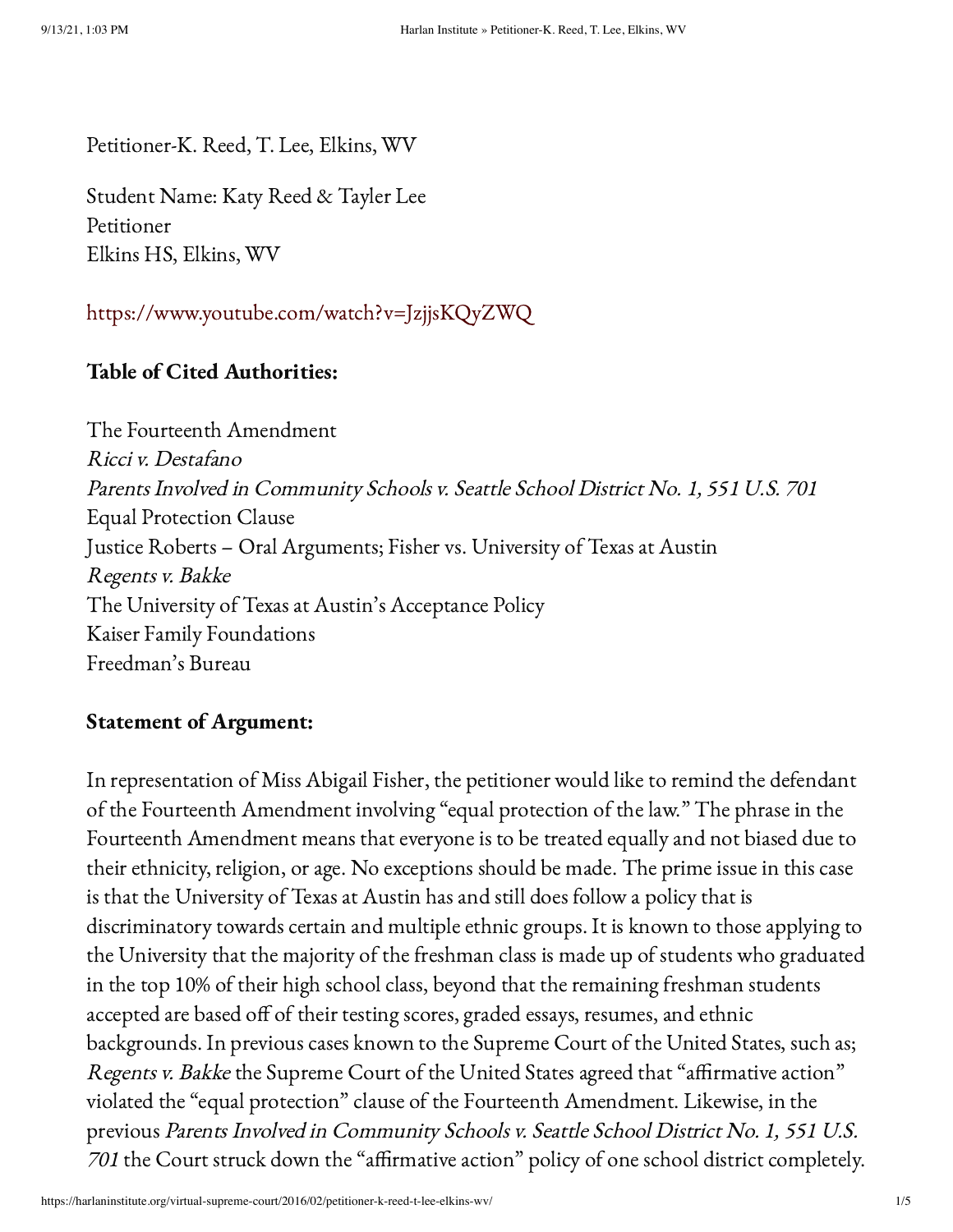In considering the question of whether race conscious affirmative action is consistent with the Fourteenth Amendment, the University of Texas at Austin is in the wrong. It is not constitutional to discriminate students or persons' based on their race and ethnic background.

### Argument:

# 1. I. Applying Equal Protection Clause to Ethnicity

Let's go way back into the past to the time of The Constitution of the United States of America, a time when our founding fathers all signed to our rights and freedoms. The Fourteenth Amendment is one of the most important amendments in the entire Constitution. This amendment ensures an "Equal Protection Clause" of the Law to every United States citizen. In Miss Fisher's case, she is being much mistreated when being declined to the University of Texas. Abigail Fisher applied to the University's summer program as well and received a letter saying she was grossly considered but unfortunately declined. Behind this case Fisher feels as if she had a better resume and testing scores than other students accepted above her.

## 1. II. Discrimination in Public Setting

May the petitioner bring attention to the Court the Ricci v. Destafano case in which there was conflict and discrimination towards certain firefighters in the New Haven Fire Department in 2009? Firefighters were competing against one another in multiple ways such as physical and educational testing in order to be promoted in the fire department. However the fire department threw out test results whenever minorities did not score as well as higher scoring fire fighters, and no promotions were given. As a result the Court ruled that the cities actions were unfair and that the work place is no place for discrimination. The Court also ruled that taking test scores into consideration is very important and that the decision of the fire department was wrong in way of which they should not have favored minorities the way they did. This case has proven that testing scores are very important when there is a situation involving both minorities and majorities. In more instances than Miss Abigail Fisher, there are certainly other students who are being treated unfairly and not being accepted to schools nationwide due to minorities being accepted over them because of their situation. This is a major problem because universities are discriminating towards students who have a better possible academic standing and living ways under students who might be lazy or not eligible to do such school work. All of this is not fair for the University to favor someone based off of their color just for a university or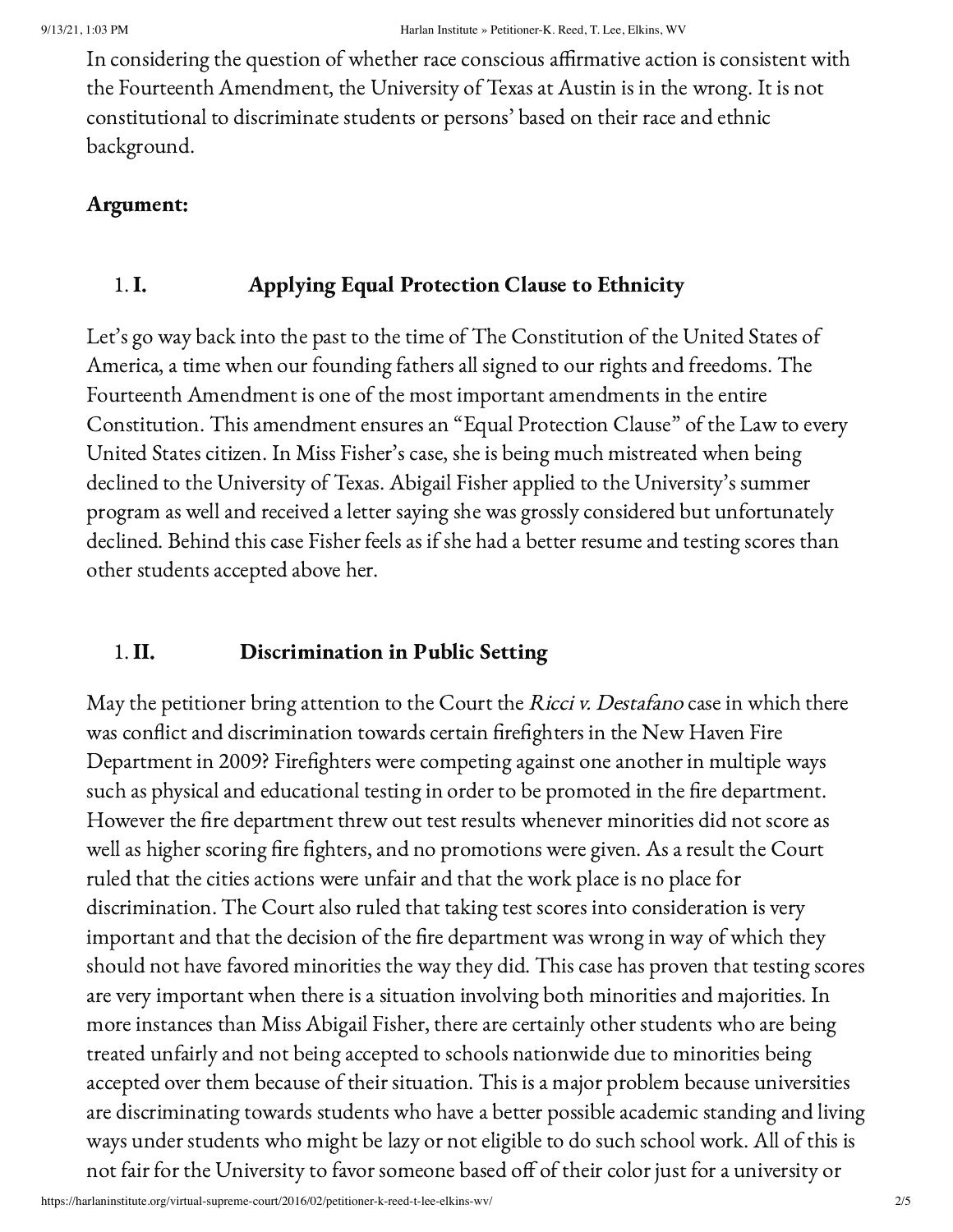college to reach a large diversity in students. The Fourteenth Amendment says that everyone is equal under the law.

#### 1. III. Minority Preference in Academia

Another important case to look into is the *Parents. V. Seattle Schools*. In 2007 a high school was accepting applications from upcoming students and due to the school becoming "oversubscribed," administrators decided which students to accept based solely off the students' race. The assignments that the school gave were created and made up to promote and ensure racial diversity inside the school. In the end of this case, the Court ruled that the schools ways of accepting students was unconstitutional and that it violated the "Equal Protection Clause." Justice John Roberts held that the school could still take into a small consideration a students' race; however, the school was not allowed to accept students based off ethnicity only. This is exactly what the University of Texas at Austin is doing! The university is taking those minorities who don't meet the top 10% and accepting and declining them completely based largely on ethnicity. Are they even looking into test scores? Resumes? Previous academic achievements? Miss Abigail felt that she had a better academic history than some of the minorities accepted into the University over and instead of her. This is a fact for Universities all over the country, that schools are accepting minorities due to their home story and past completely over how well or badly they perform in school. The petitioner would like to bring to attention the first run through the Supreme Courts hearing on the Fisher vs. the University of Texas at Austin. Justice Roberts brought to attention that the University is indeed reaching an extremely high diversity due to the top 10% plan already. With this being said, the petitioner would like to push towards the removal of race on college applications. The University is taking students from schools all over the state, from cities to suburbs, and accepting them based off of their school education and grades throughout high school for the top 10% plan which is perfectly okay. However, race based acceptance does not agree and pass by The Constitution.

## 1. IV. Quota System for Higher Education

More into the Regents of the University of California v. Bakke case, the university reserves 16 out of 100 spots at U.C. Davis Medical School for minorities. This is known as the "quota system." The court once again ruled that this action was unconstitutional. Accepting minorities due to race and ethnicity is NOT constitutional! Schools are allowed to take ethnicity into consideration but it is not the main purpose in accepting students. Although, the University of Texas isn't reserving specific seats like the University of California, they are still accepting students in similar ways to the University of California.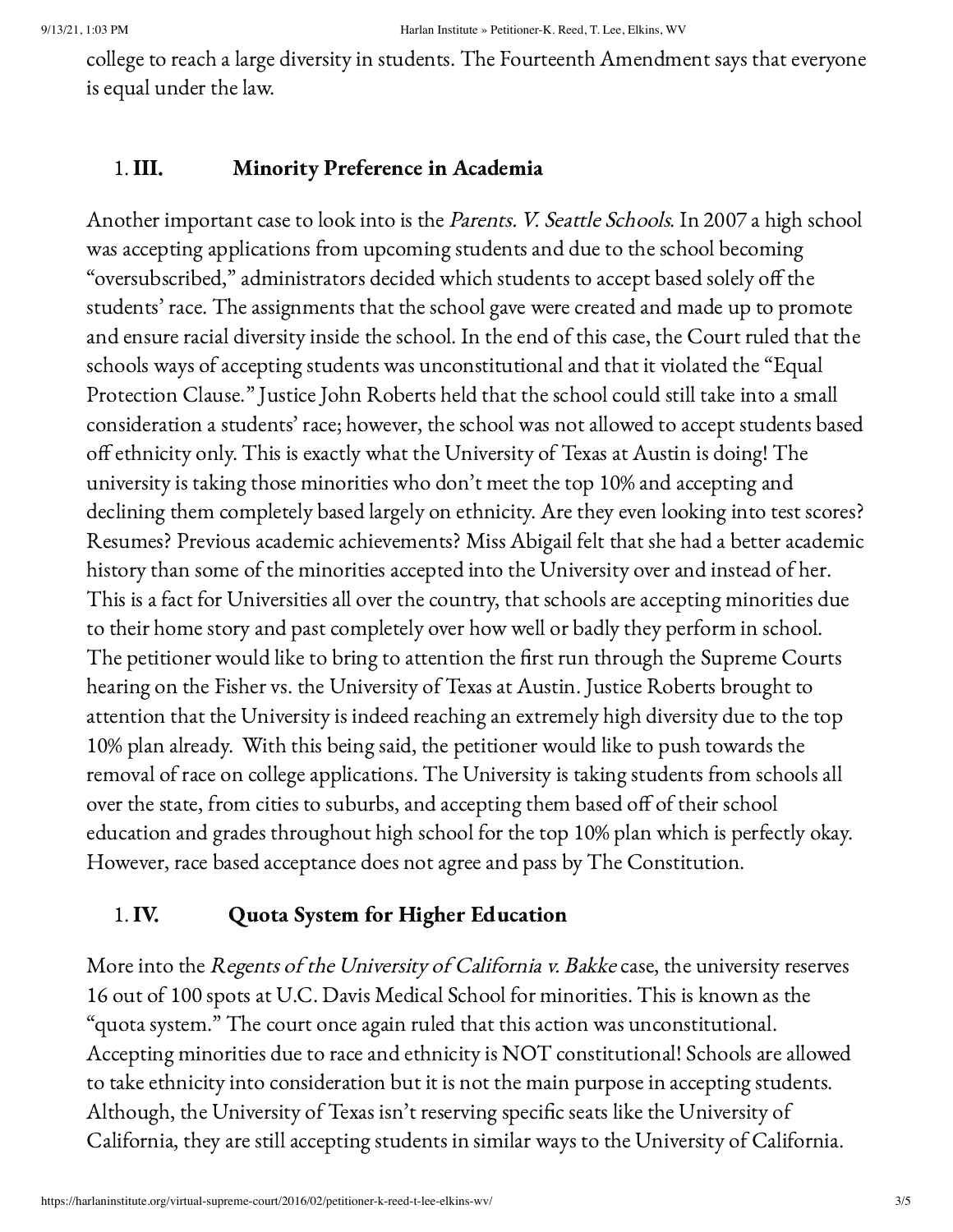# 1. V. Acknowledgement of Race in Students Applying After Top 10% Is Not Important

The University of Texas at Austin followed a policy prior to the Fisher case and continues to today. With this being said, the University of Texas' acceptance policy includes 80% of the upcoming freshman class being made of the top 10% of surrounding high schools in the state of Texas. After those students are accepted the remaining 20% of the freshman class are accepted after their applications are reviewed and analyzed. However, the university has said and admitted to allowing diversity to play a major factor into the certain persons' acceptance in order to find a critical mass for the campus. The petitioner would like to state that the campus already would reach a very high diversity due to the difference in students accepted in the top 10% rule. If the University of Texas at Austin is accepting students from all over the state of Texas, from multiple different ethnic areas, different background groups, etc. the campus is bound to have a multitude of diversity amongst the upcoming freshman class. The point of is this students should not have to include or fill out a section on college applications including their race and ethnicity.

Kaiser Family Foundation statistics show that 15% of the United States citizens are living in poverty, of that total, 10% are white/non-Hispanic. Unfortunately, the University of Texas at Austin is accepting Hispanic and African American minorities over white/non-Hispanic minorities. The university needs to focus on the students' academic performance and accuracy in schooling more than the students' background story or home life. In ways alike the US Bureau of Refugees in 1865, after the Civil War, the government worked to help out by giving freed slaves and poor whites housing, land, food, and medical aid from those who were previous slave owners and the rich. This is similar in ways that even though times have changed, the ways of the past of helping black and white minorities still applies to today's standards. Miss Fisher and her family are fighting to reach the same treatment for herself in being accepted to the university. The University of Texas should consider the history of how minorities have been treated and still apply these strategies when accepting the last 20% of the freshman class. In 1965, the Bureau did not take into consideration the race of the persons in need, they simply accepted and helped them. Therefore, if a white/non-Hispanic minority and an African American or Hispanic minority are going up against each other in acceptance to a school, the choice should be solely taken from academic performance.

## Conclusion:

In the Fisher v. University of Texas at Austin, Fisher felt as if the University of Texas' policy dealing with ethnicity in applicants was unconstitutional. Petitioners felt that the university needed to change their policy in ways of which applicants should not be accepted nor